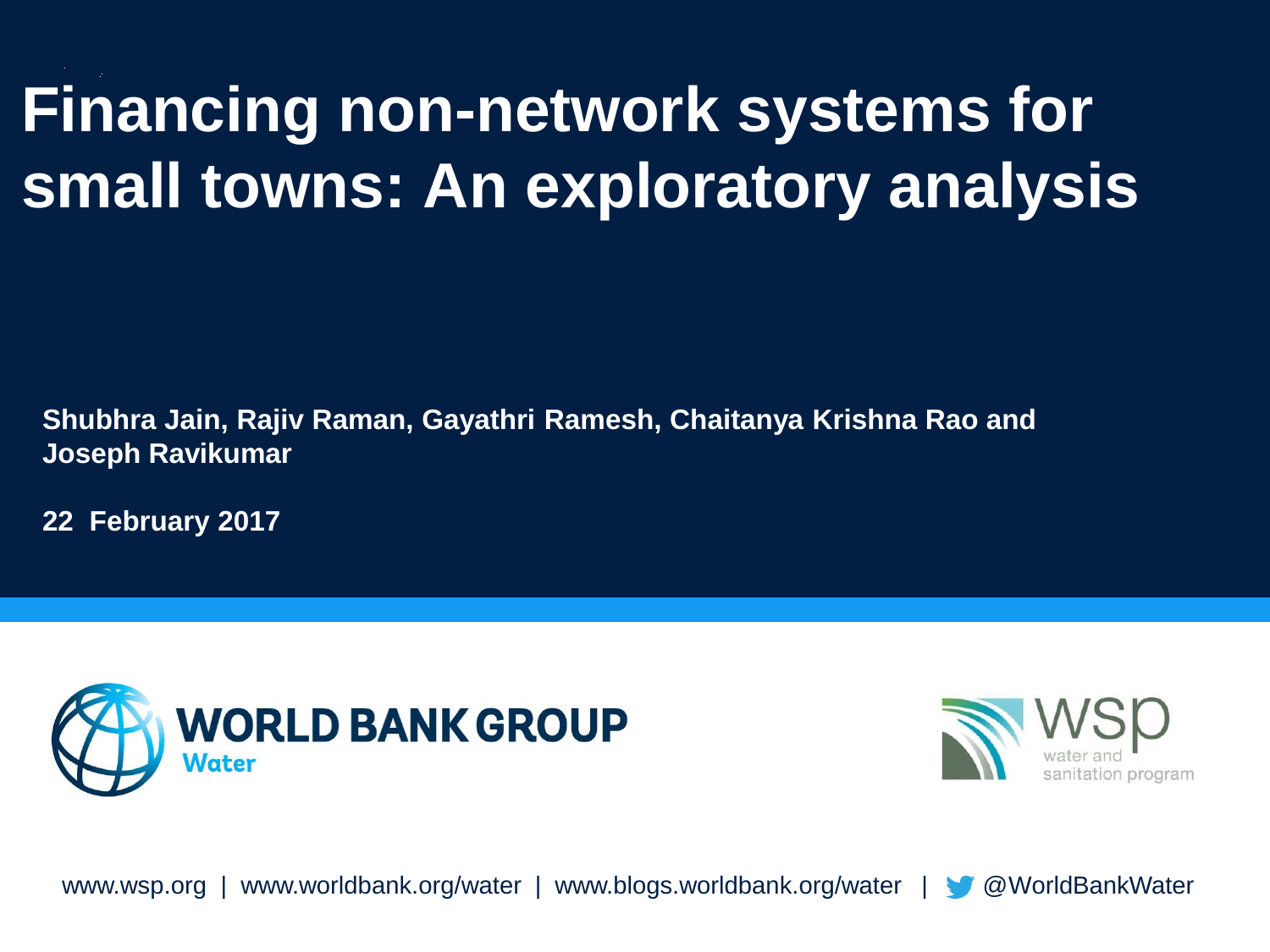## **Small Towns in India**

- 30% of urban India households reside in towns with population < 50,000
- Account for 85% of the urban local bodies in the country
- Low population density and low levels of water supply
- Significant number of HH's dependent on on-site sanitation
- Centrally sponsored programs do not provide funding for sanitation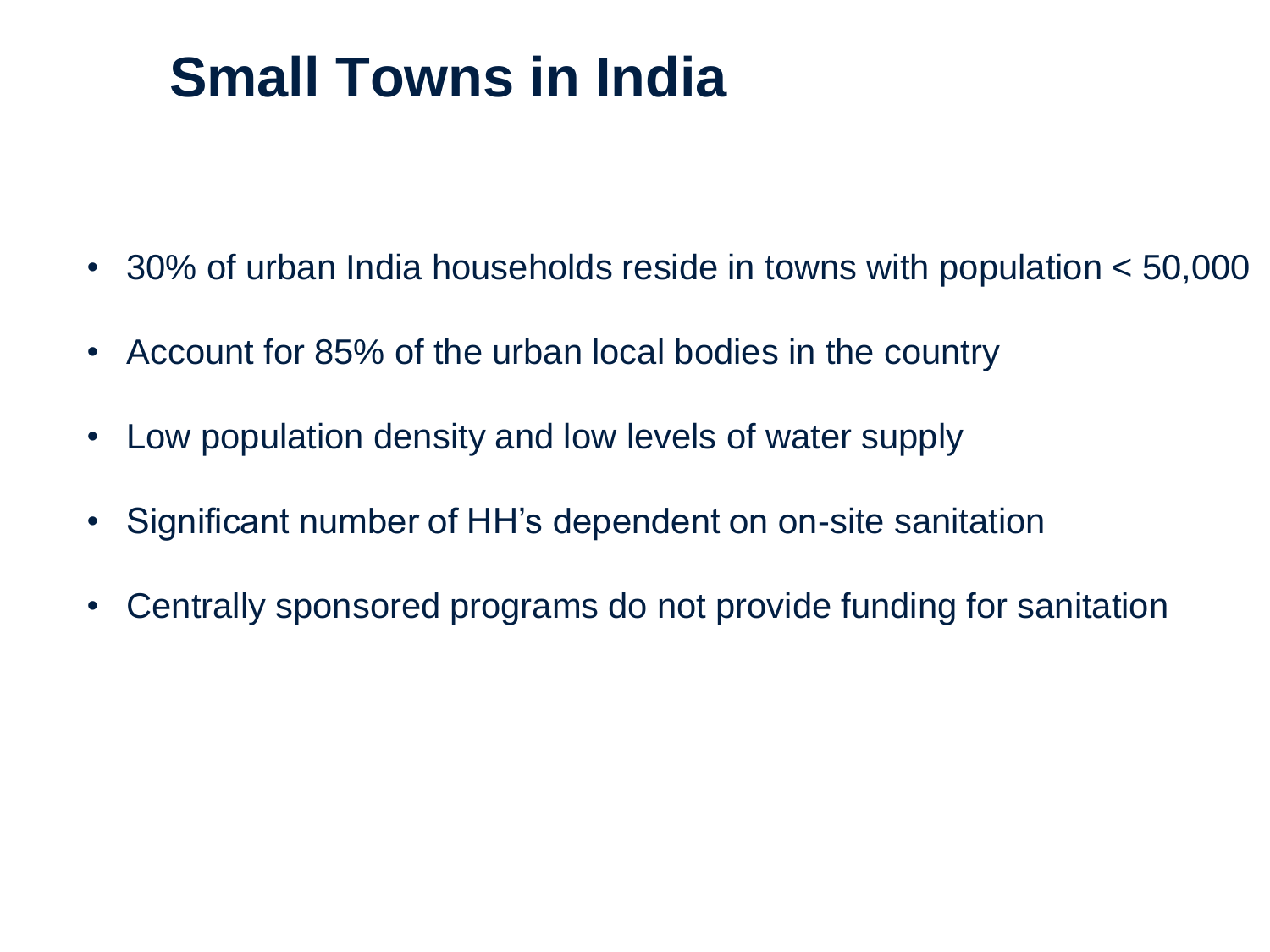### **PPP an option?**

Is private sector financing a viable option?

**Collection** 

Collection + treatment (Septage)

Collection + treatment (septage & grey water)

Evaluate the user charge for an IRR of 16%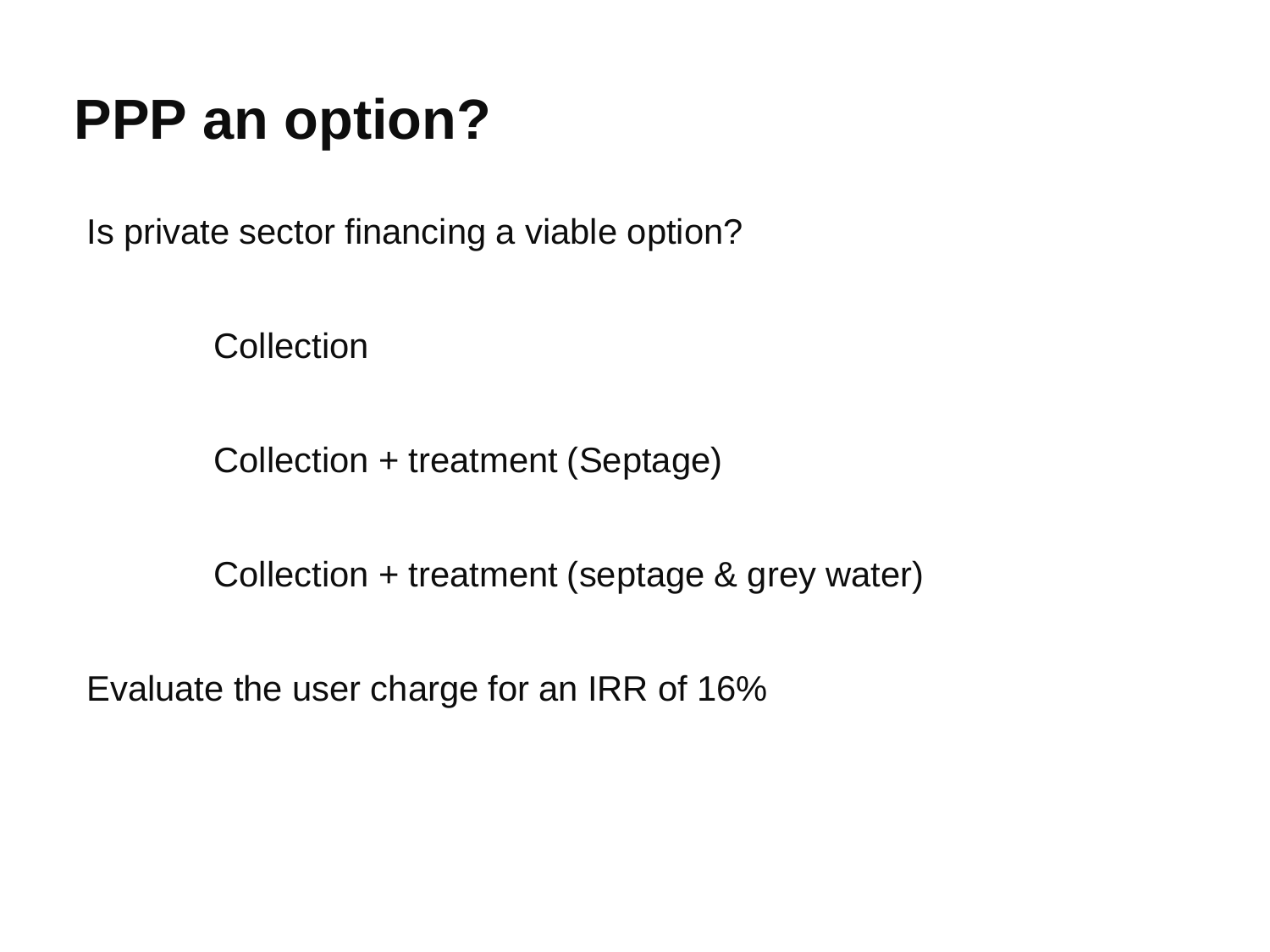#### **Assumptions**

Population – 50000

No. of households – 12000

No. of households with emptiable septic tanks – 9600

Toilet connected to septic tank

Volume of septic tank  $-3 - 4$  m<sup>3</sup>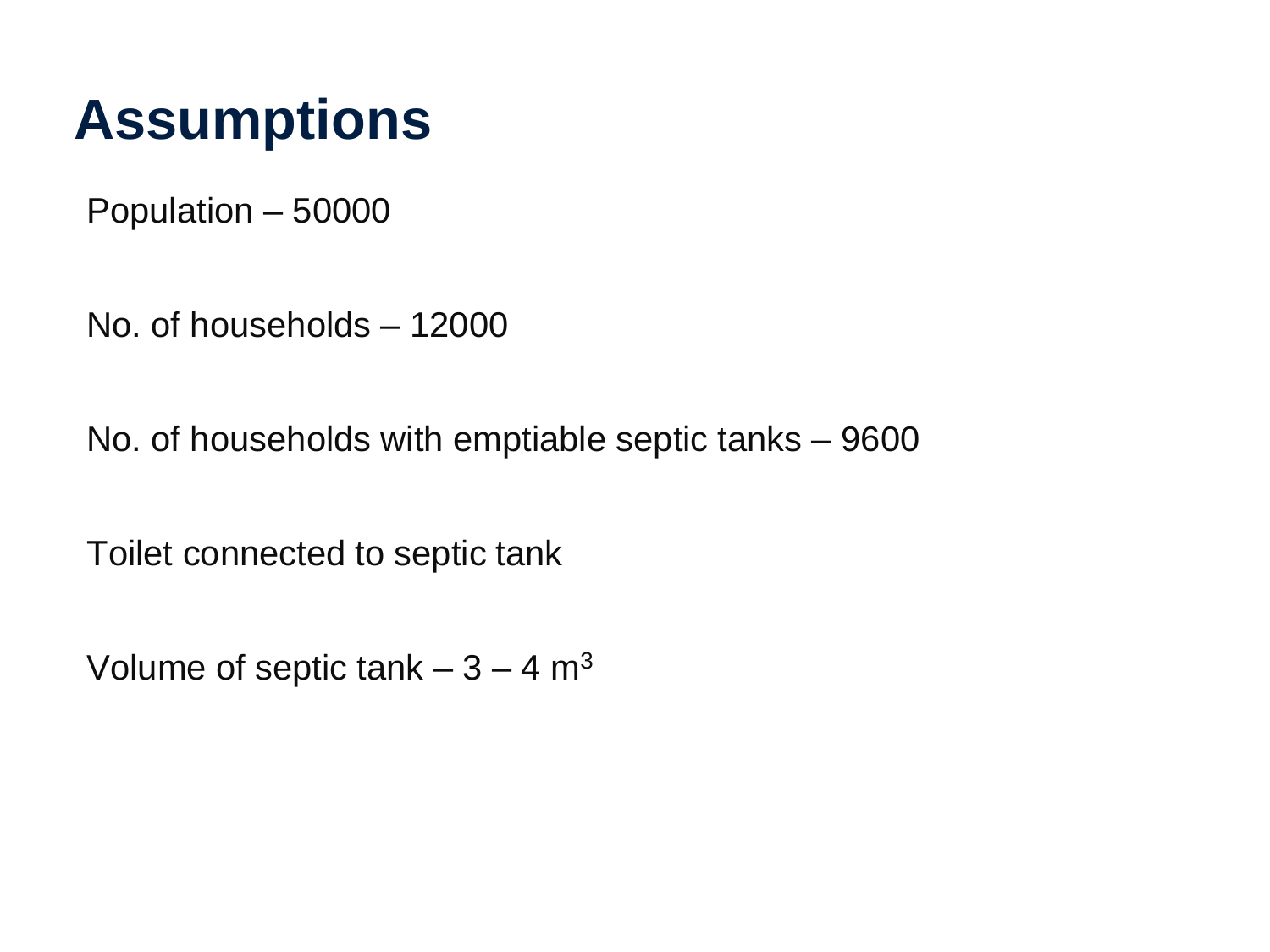#### **Assumptions**

Grey water discharged to open

Emptying frequency – once in 2 years

Number of days of operation – 300 days in a year

Travel distance – 20 kms (round trip)

Septage and Grey water treatment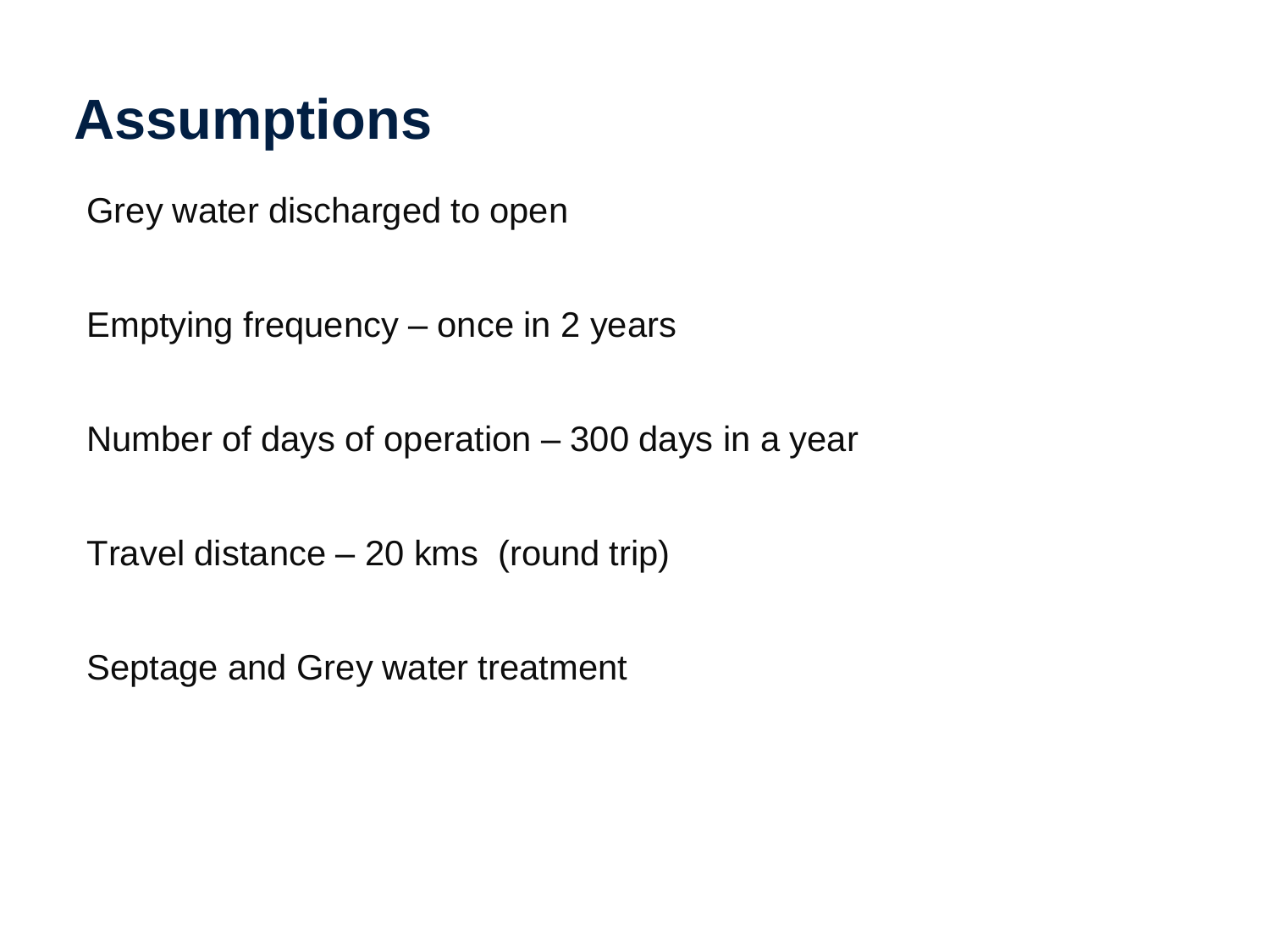#### **Septage treatment**

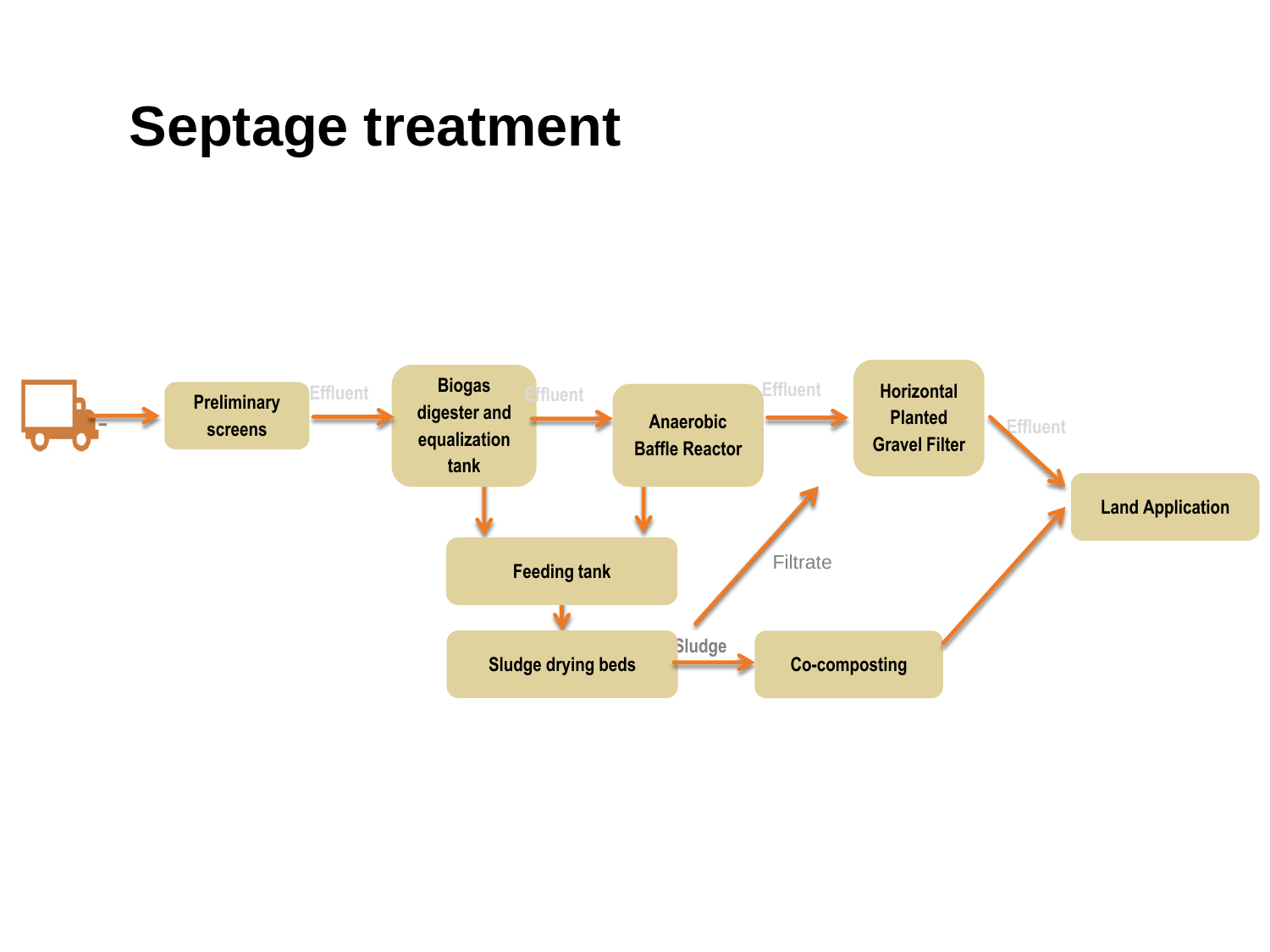#### User fee payable for different scenarios

| <b>Parameter</b>        | <b>Collection only</b> | <b>Collection &amp; treatment</b><br>(Septage) | <b>Collection + treatment</b><br>(septage + grey water) |
|-------------------------|------------------------|------------------------------------------------|---------------------------------------------------------|
| User fee per HH         | 725                    | $2000 - 2400$                                  | 2650 - 3500                                             |
| Pay back                | 6.20 years             | 6 years                                        | 10                                                      |
| <b>Return on Equity</b> | 12%                    | 14%                                            | 8%                                                      |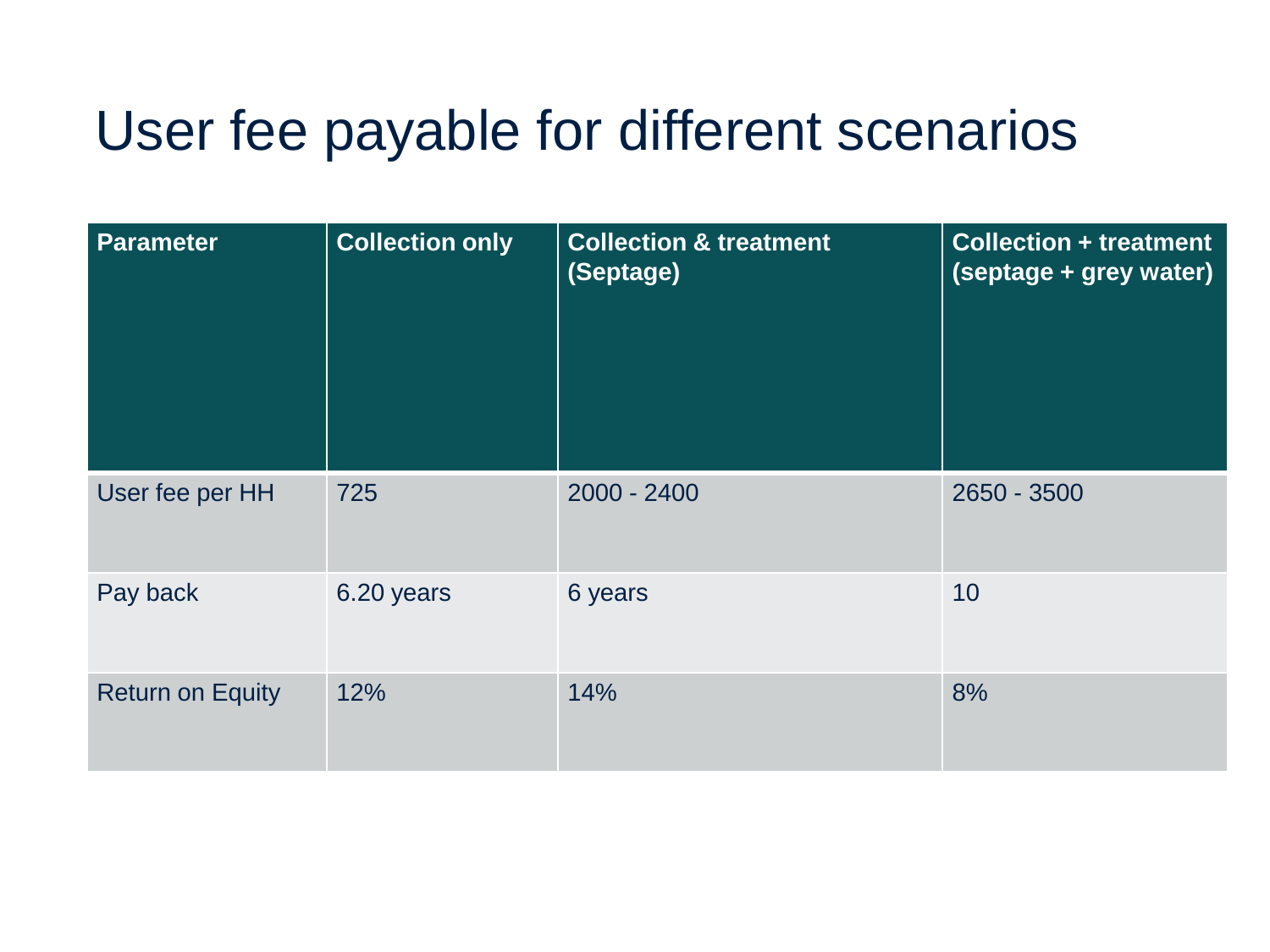#### **Low Risk Investment**

"Shriram considers providing financing to vacuum truck operators a safe investment."

"We have provided loans to six vacuum truck operators in Tumkur, and all have successfully paid back by the end of the loan period, which is about 2-3 years."

"A few of our vacuum truck clients have been successful enough to take out second and third loans to increase their fleet."

- Branch Manager, Shri Ram Commercial Vehicle Finance Pvt. Ltd, Tumkur



Vacuum truck financing terms: lending rates of 12-14% for the truck and 16-18% for the tanker Local banks responded favorably to lending to vacuum truck operators, given the relatively short breakeven timeline, and classify vacuum truck loans as "low-risk" investment

Source: Results for Development 2013



- A leading finance provider for the commercial vehicle industry in India
- Provides various credit facilities for  $\cdot$ financing pre-owned trucks and to Small Truck Owners (STOs)
- Also extend finance for tires, engine replacement, and working capital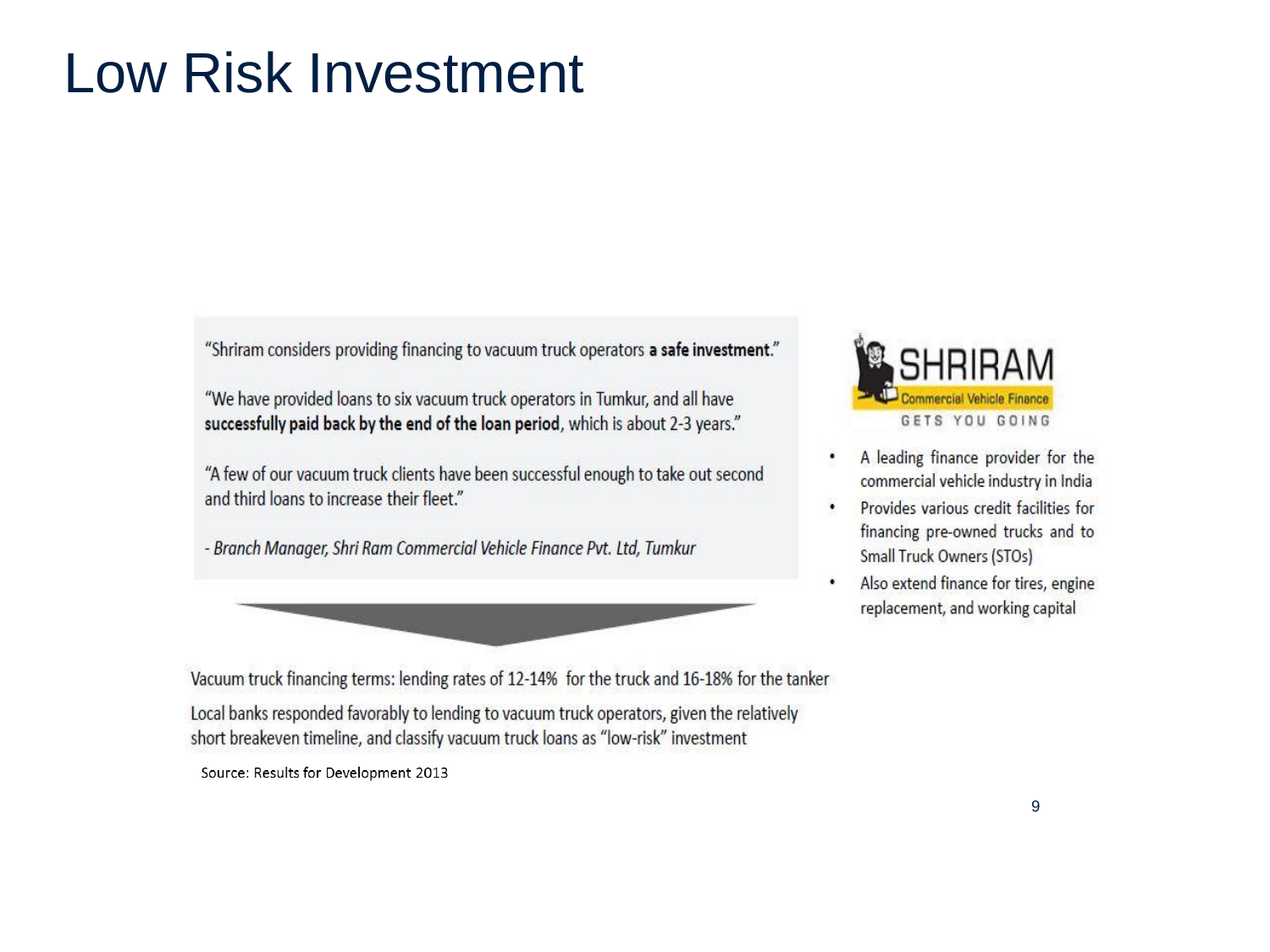Comparison sewer-based sanitation and fecal sludge management in Dakar, Senegal

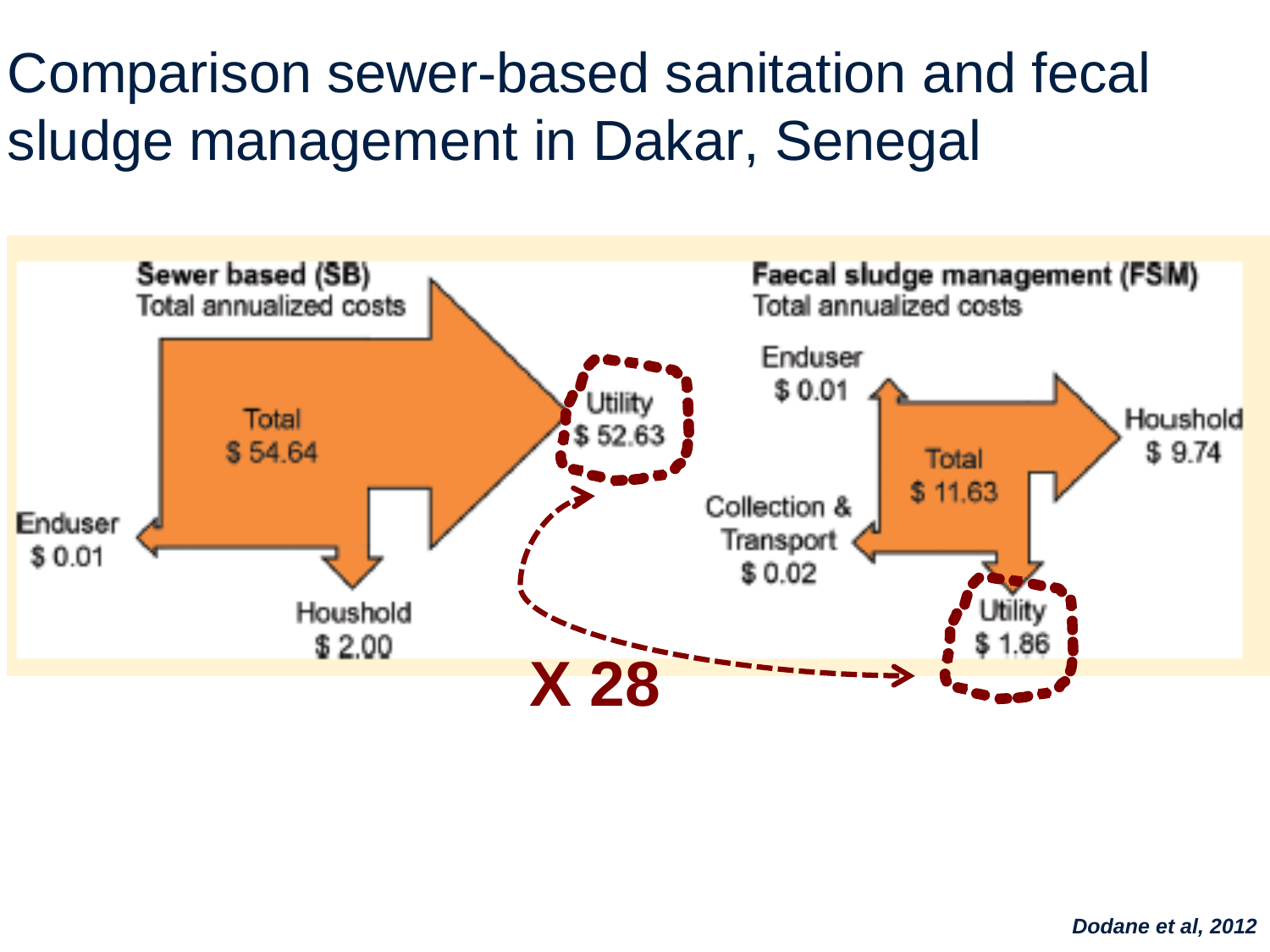#### Kushtia plant operational costs and revenue breakdown

#### Operational Cost of the Project Per Month

| <b>Description</b>                              | Cost (USD) |
|-------------------------------------------------|------------|
| Salary of Supervisor of Compost Plant           | 260        |
| Salary of 2 Drivers of Vacuum Tug               | 467        |
| Salary of 6 labors for faecal sludge collection | 467        |
| Salary of 6 labors for compost plant            | 467        |
| <b>Fuel cost for tractors</b>                   | 256        |
| Fuel cost for vacuum tugs                       | 807        |
| Maintenance cost for vacuum tugs                | 80         |
| Saw dust for composting                         | 80         |
| <b>Personal Protection Equipment</b>            | 30         |
| <b>Total Monthly Operational Cost</b>           | 2914       |

#### Income from Co-Compost Plant Per Month

| <b>Description</b>                                             | Cost (USD) |                      |
|----------------------------------------------------------------|------------|----------------------|
| of compost 20 tons per month at a price of USD 130/ton         | 2600       |                      |
| Income from collection of faecal sludge and treatment of       | 1125       |                      |
| waste form 90 holdings (180 households) @ USD 12.5 per         |            |                      |
| holding                                                        |            |                      |
| House to house waste collection fee from 1556 households @ 778 |            |                      |
| USD 0.5 per month per household                                |            |                      |
| <b>Total Income</b>                                            | 4503       | <b>WARRENT STATE</b> |

www.wasteconcern.org

**Source: WasteConcern**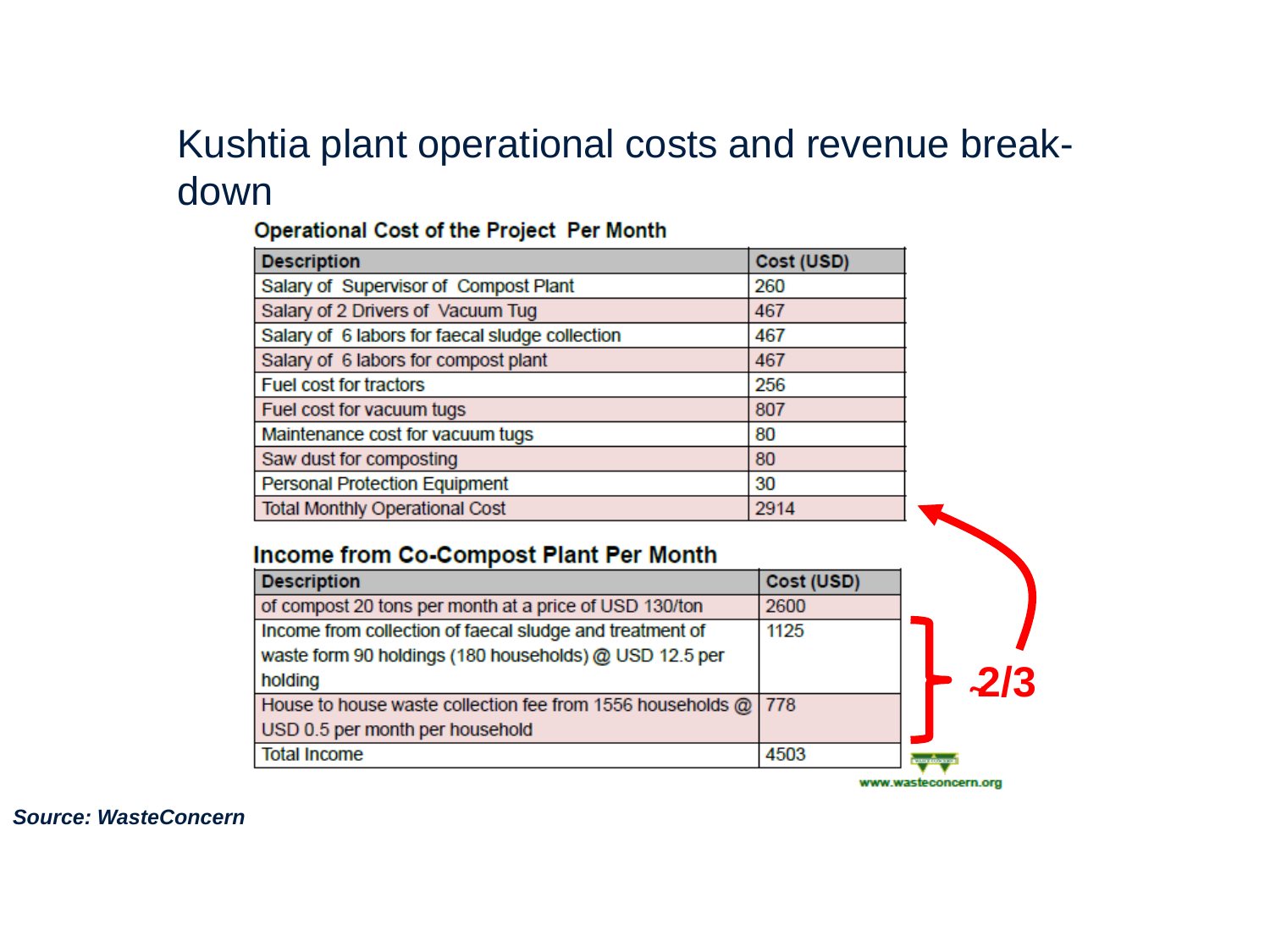### **Conclusion**

**Collection** 

extremely attractive returns low risk

Collection + treatment (septage / septage + grey water) User charge may not be affordable Subsidize treatment /revenue from end products